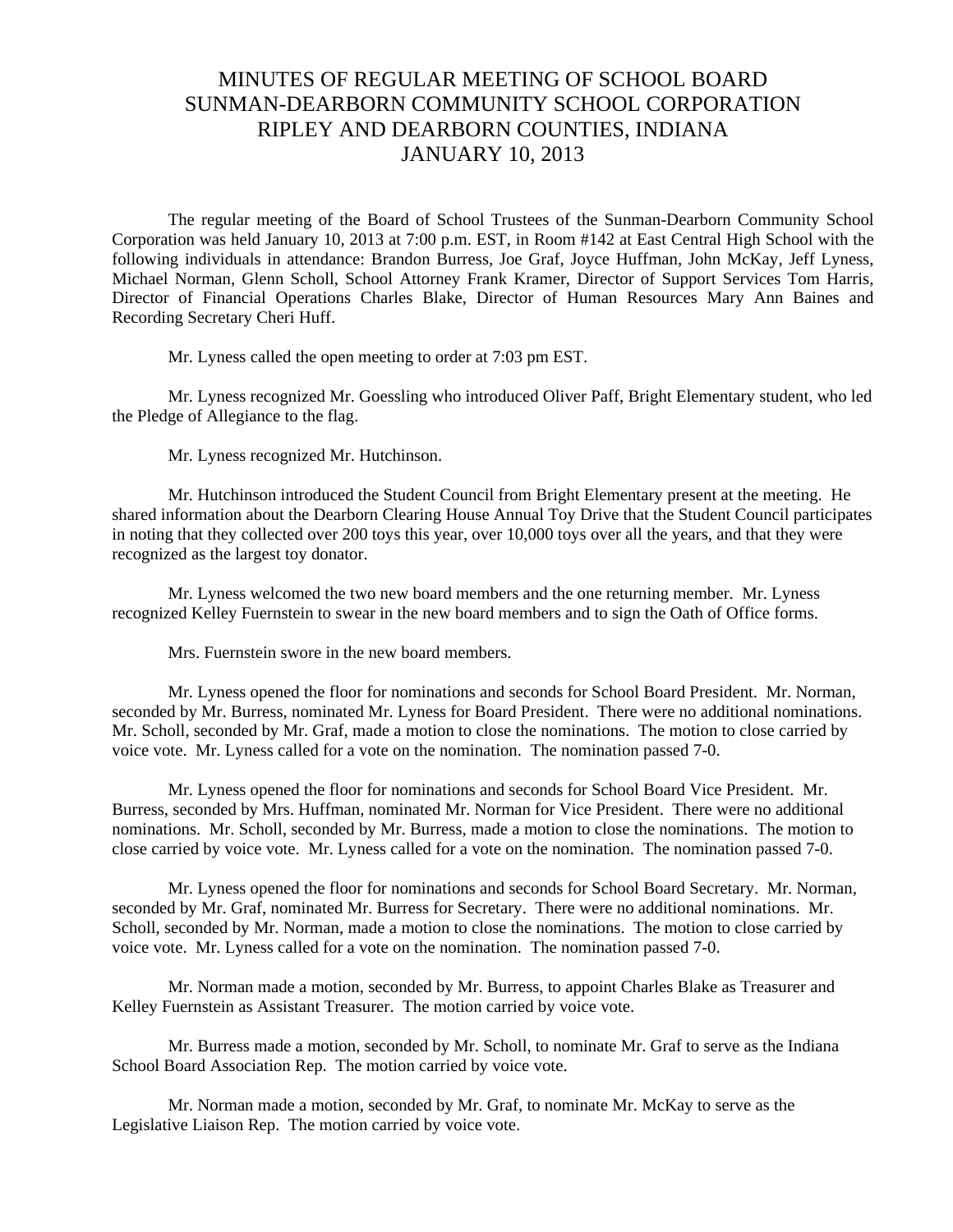Mrs. Huffman made a motion, seconded by Mr. McKay, to appoint Cheri Huff as Recording Secretary. The motion carried by voice vote.

 Mr. Scholl made a motion, seconded by Mr. Graf, to nominate Mr. Burress and Mr. Norman to serve on the Board of Directors of the Sunman-Dearborn Endowment Corporation. The motion carried by voice vote.

 Mr. Graf made a motion, seconded by Mr. Burress, to appoint Dave Alig from Kelso Township to the Board of Directors of the Sunman-Dearborn Endowment Corporation as the Township Trustee Representative. The motion carried by voice vote.

 Mr. Scholl made a motion, seconded by Mr. Norman, to appoint Rollie Hollowell to the Board of Directors of the Sunman-Dearborn Endowment Corporation as the school building P.T.O. Representative. The motion carried by voice vote.

 Mr. Norman made a motion, seconded by Mr. Burress, to approve the dates of regular Board meetings for 2013 as the second Thursday of each month, with the exception of May which will be the third Thursday. The motion carried by voice vote.

 Mr. Scholl made a motion, seconded by Mr. Burress, to approve Board compensation for 2013. Mr. Burress noted there is no change in compensation from 2012. The motion carried by voice vote.

 Mr. Lyness opened the floor for nominations and seconds for President of the Board of Finance Committee. Mr. Burress, seconded by Mr. Graf, nominated Mr. Lyness for President of the Board of Finance Committee. There were no additional nominations. Mr. Norman, seconded by Mr. Burress, made a motion to close the nominations. The motion to close carried by voice vote. Mr. Lyness called for a vote on the nomination. The nomination passed 7-0.

 Mr. Lyness opened the floor for nominations and seconds for Vice President of the Board of Finance Committee. Mr. Burress, seconded by Mr. Graf, nominated Mr. Norman for Vice President of the Board of Finance Committee. There were no additional nominations. Mr. Scholl, seconded by Mr. Burress, made a motion to close the nominations. The motion to close carried by voice vote. Mr. Lyness called for a vote on the nomination. The nomination passed 7-0.

Mr. Lyness read the items on the consent agenda.

- 6.1 Approval of Minutes for the Executive Session on December 3, 2012 and the Regular Board Meeting on December 13, 2012
- 6.2 Approval of claims for payment 116671 116912
- 6.3 Approval of personnel report

|                 | <b>Request for Medical Leave</b>     |                                    |
|-----------------|--------------------------------------|------------------------------------|
| Name            | Building & Assignment                | <b>Effective Date</b>              |
|                 | MS/Staff Member                      | $3/25/2013$ thru end of school yr. |
|                 | <b>Recommendation for Employment</b> |                                    |
| Name            | Building & Assignment                |                                    |
| Amanda McIntyre | MS/Long Term Substitute              |                                    |
| Cheryl Herzog   | MS/Long Term Substitute              |                                    |
| Donna Linkous   | Homebound Assistant                  |                                    |
| Daniel Busch    | Asst. Wrestling Coach                |                                    |
|                 | <b>Accept Letters of Resignation</b> |                                    |
| Name            | Building & Assignment                | <b>Effective Date</b>              |
| Emma Dickey     | ND/Instructional Assistant           | 12/21/2012                         |
| Joey Holstegge  | <b>Asst.Wrestling Coach</b>          | 12/21/2012                         |
| Morgan Garvey   | Asst. Cheerleading Coach             | 12/21/2012                         |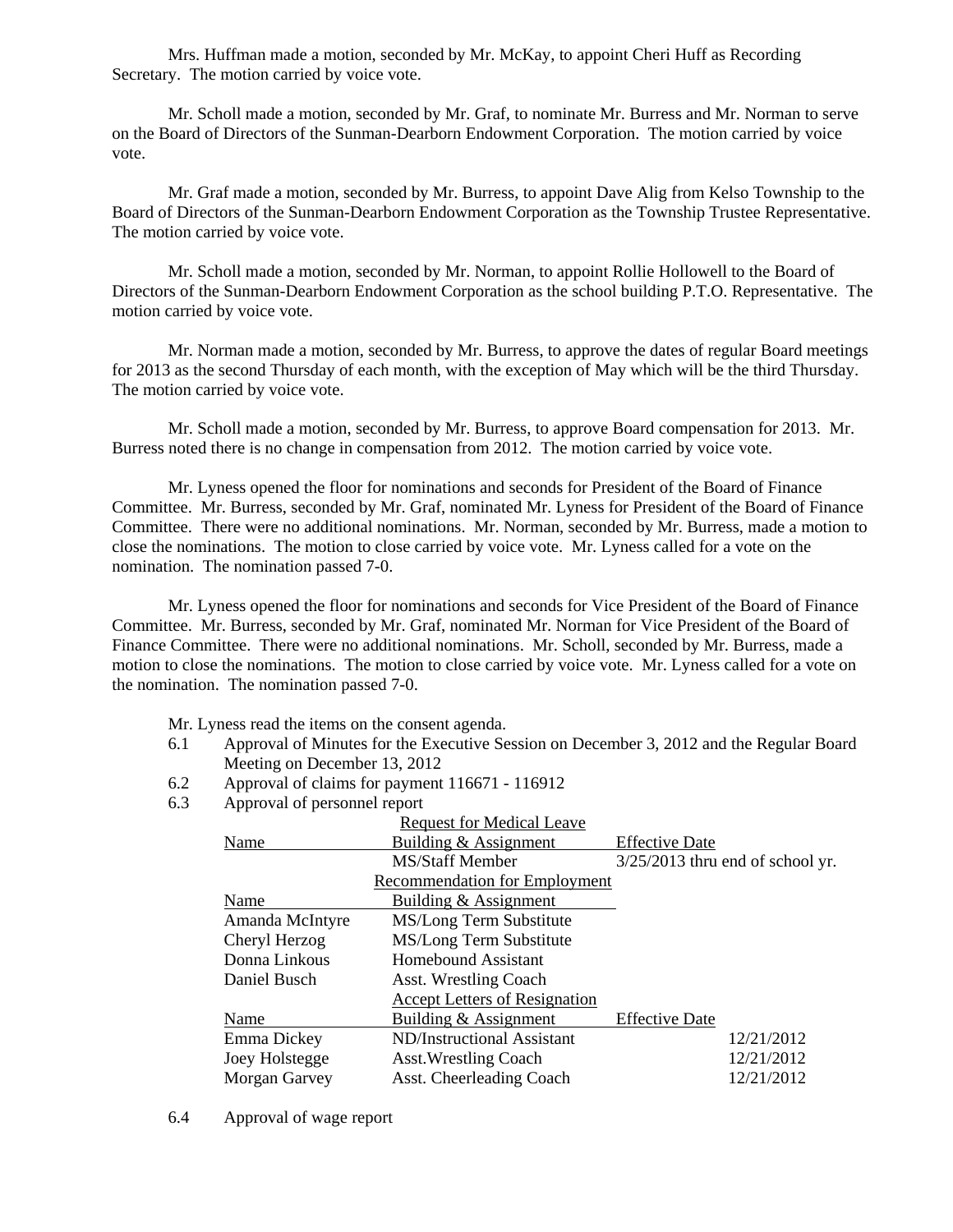- 6.5 Approval of overnight field trips
	- Kelly Pettit and Tina Waechter taking approx. 23 Business Professionals of America Students to the State Leadership Convention in Indianapolis, IN; leaving on 3/10/13 and returning on 3/12/13.
	- Brenda Osman and 4 FCCLA officers going to the FCCLA State Conference in Indianapolis, IN; leaving on 3/5/13 and returning on 3/9/13.
	- Brenda Osman and 25-30 FCCLA students going to the FCCLA State Conference in Indianapolis, IN; leaving on 3/7/13 and returning on 3/9/13.

Mr. Lyness asked for a motion to approve consent agenda items 6.1 through and including 6.5.

Mr. Norman made a motion, seconded by Mr. Graf, to approve consent agenda items 6.1 through and including 6.5. The motion carried by voice vote.

Mr. Lyness moved to Action Items.

Mrs. Baines recommended that the Board approve the annual conflict of interest statements as presented in the Board packet.

 Mr. Burress made a motion, seconded by Mr. Graf, to approve the annual conflict of interest statements as recommended. The motion carried by voice vote.

 Mr. Lyness stated that the next item is an addition to the agenda. Mr. Blake stated that the Bright Elementary PTO met just before this Board meeting and agreed to make a donation of \$10,800 to purchase 23 I Pads for students and staff at Bright Elementary. Mr. Blake recommended that the Board accept this donation from Bright Elementary PTO.

 Mr. Graf made a motion, seconded by Mrs. Huffman, to accept the \$10,800 donation from Bright Elementary PTO. The motion carried by voice vote.

Mr. Lyness recognized Mr. Blake.

Mr. Blake reviewed the Financial Report for December and the  $4<sup>th</sup>$  quarter 2012. Mr. Blake discussed the Tax Neutrality Resolution that the Board had previously approved and explained that more was neutralized than needed so he is recommending that the Board approved the amended resolution of neutrality.

Mr. Scholl made a motion, seconded by Mrs. Huffman, to approve the amended Tax Neutrality Resolution. The motion carried by voice vote.

Mr. Lyness asked for public comments and read the public comments policy. There were no comments.

Mr. Lyness asked for comments from the SDEA. There were no comments

Mr. Lyness recognized building Principals to report on their schools.

Mrs. Morton, SE, began by reporting for the Intermediate School on behalf of Mrs. Vennemeier. She stated that they had 322 second quarter honor roll students, the St. Jude Math-A-Thon will soon begin, and they handmade snowflakes for Sandy Hook Elementary. Mrs. Vennemeier also extends her welcome to the new Board members.

As for Sunman Elementary, Mrs. Morton reported on assessments, online courses, and also welcomed the new Board members.

Mrs. Herbert, S-DMS, shared Mrs. McFarland's work with "Crayons to Computers" and reported on the Scripts Spelling Bee, the National Geography Bee, and an upcoming fundraiser. She also welcomed the new Board members.